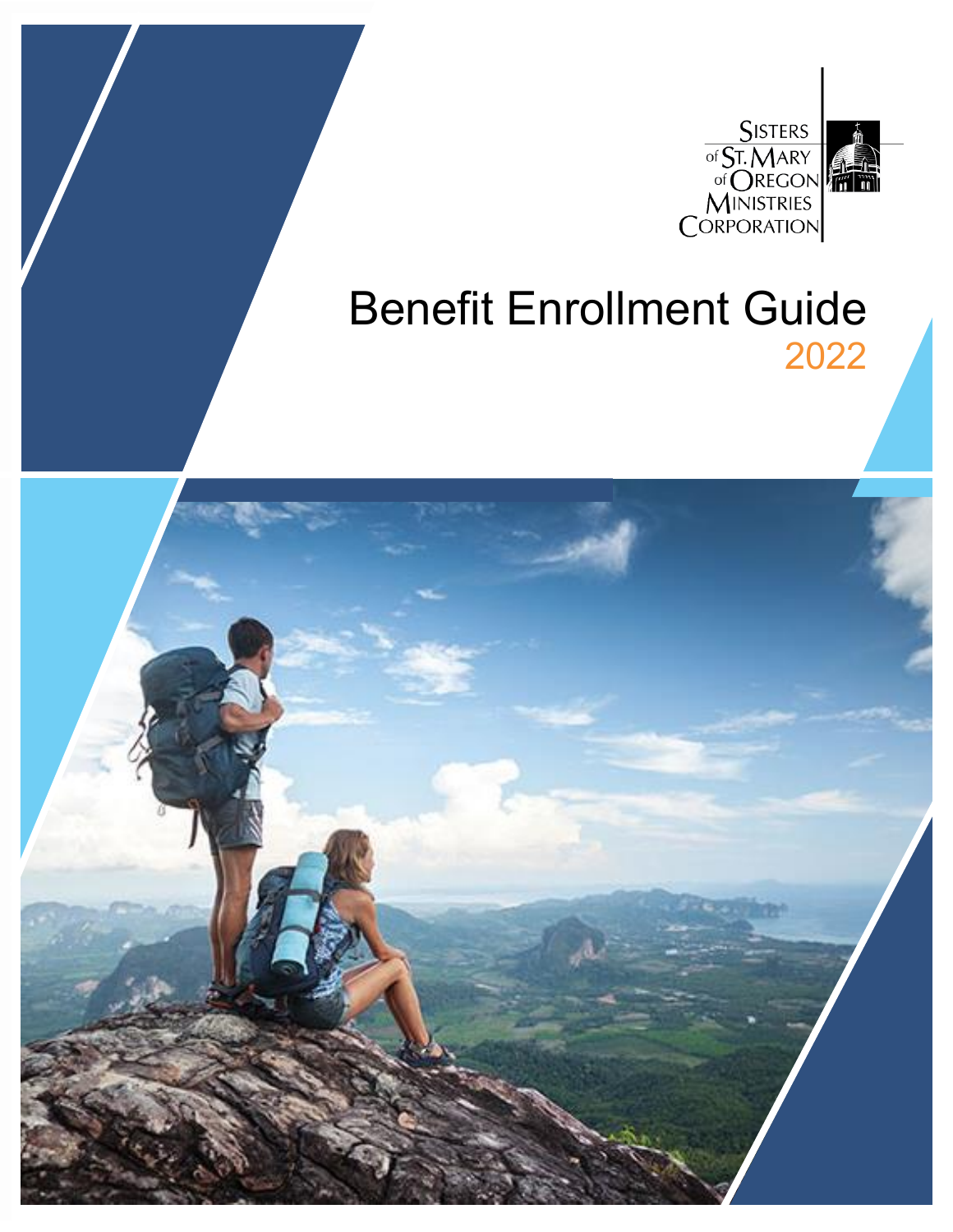# **Table of Contents**

| A Message from HR at Sisters of St. Mary of Oregon Ministries Corporation  3 |  |
|------------------------------------------------------------------------------|--|
|                                                                              |  |
|                                                                              |  |
|                                                                              |  |
|                                                                              |  |
|                                                                              |  |
|                                                                              |  |
|                                                                              |  |
|                                                                              |  |
|                                                                              |  |
|                                                                              |  |
|                                                                              |  |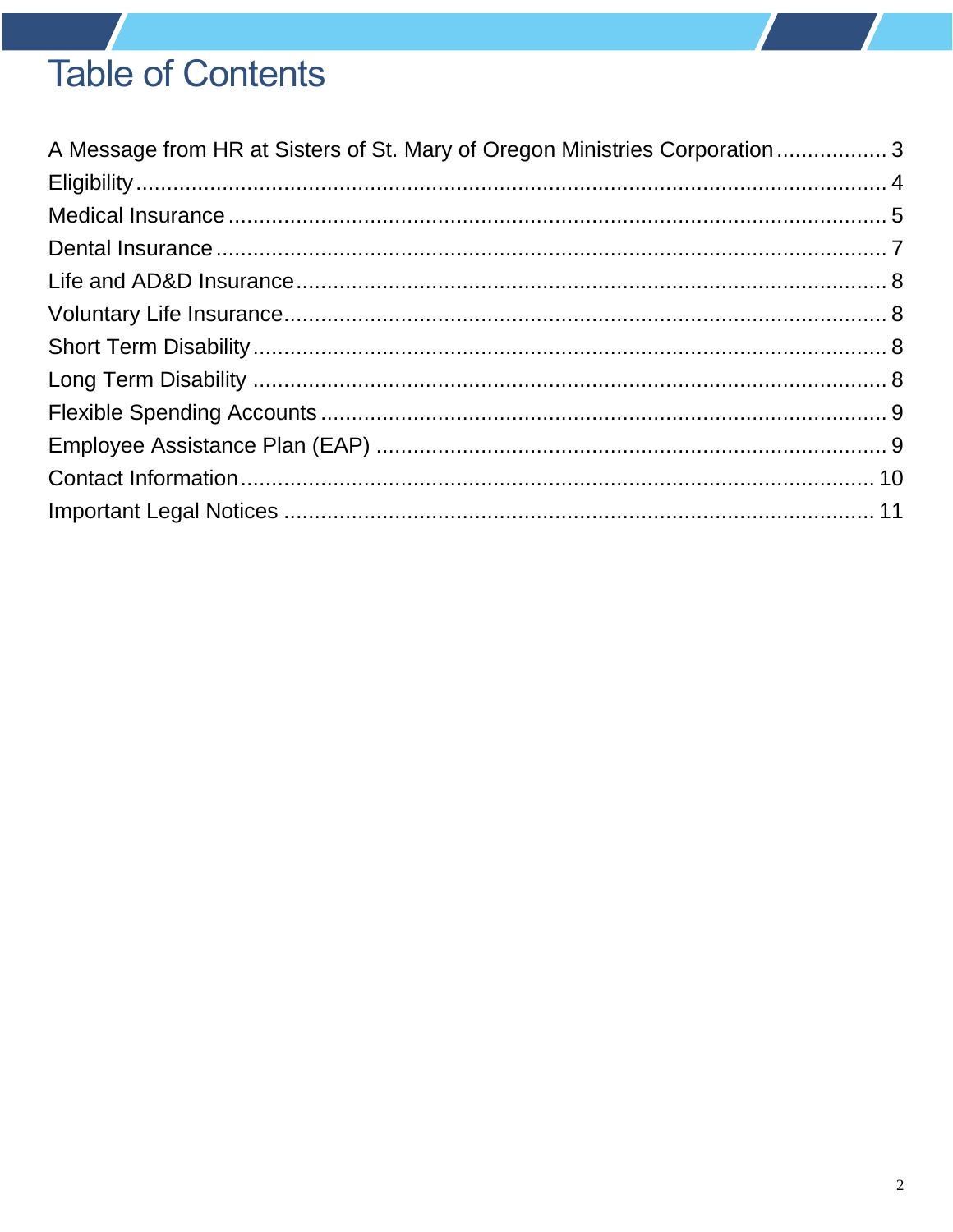

### <span id="page-2-0"></span>A Message from Human Resources at Sisters of St. Mary of Oregon Ministries Corporation

It is our pleasure to provide you with a comprehensive program of competitive benefits. Our goal is to attract and retain this team of professional faculty and staff whom we consider the heart and soul of SSMO Ministries. We strive to support the needs of our employees and your dependents by providing a benefit package that is easy to understand, easy to access and affordable for everyone. Our ultimate success depends on you, our talented and dedicated workforce. Your contributions are what make our goals realities.

The leadership team is proud to bring you the 2022 benefit package. In our effort for complete transparency we must make you aware of the following. Although not exorbitant, the medical premiums have increased by slightly over 5% over last year's rates. On a high note, we have changed life and disability providers to Prudential, lowering our elimination period from 15 days to 7 days for disability benefits

You can review our benefit offerings by accessing<https://www.ssmoministries.org/employee-benefits/>

Sincerely,

RitaMarie Trueworthy, HR Director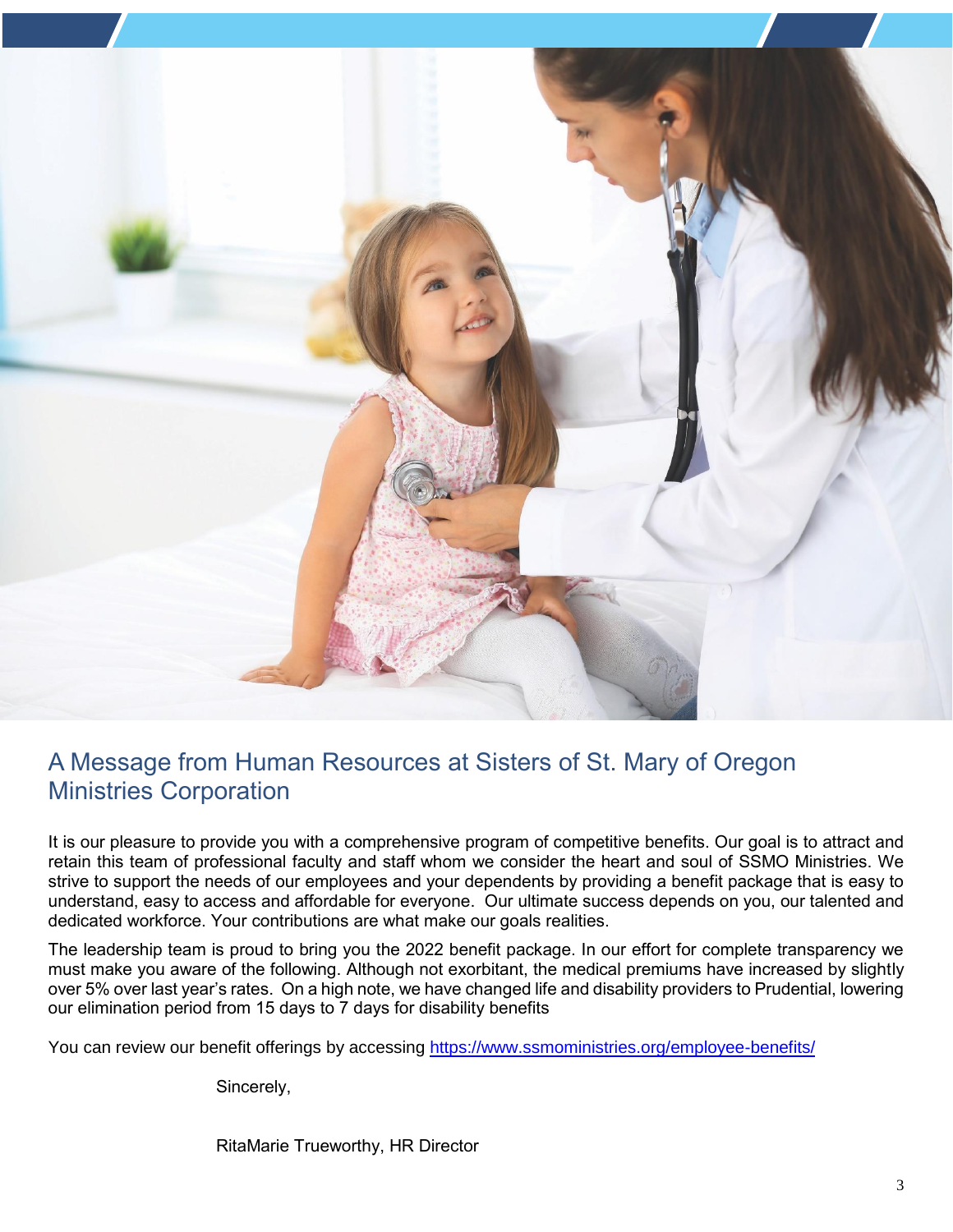# <span id="page-3-0"></span>**Eligibility**

#### Eligible Employees:

You may enroll in the Sisters of St. Mary of Oregon Ministries Corporation Employee Benefits Program if you are a Full-Time employee working at least 24 Hours per Week. SSMO Ministries, SSMO Foundation, VCES, VCMS, VCHS.

#### Eligible Dependents:

If you are eligible for our benefits, then your dependents are too. In general, eligible dependents include your spouse, or registered domestic partner and children up to age 26. If your child is mentally or physically disabled, coverage may continue beyond age 26 once proof of the ongoing disability is provided. Children may include natural, adopted, stepchildren and children obtained through court- appointed legal guardianship, as well as children of same gender state-registered domestic partners.

#### When Coverage Begins:

Newly hired employees and dependents will be effective in Sisters of St. Mary of Oregon Ministries Corporation's benefits programs First of Month Following or coinciding with date of hire. All elections are in effect for the entire plan year and can only be changed during Open Enrollment, unless you experience a family status event.

#### Family Status Change:

A change in family status is a change in your personal life that may impact your eligibility or dependent's eligibility for benefits. Examples of some family status changes include:

- Change of legal marital status (i.e. marriage, divorce, death of spouse, legal separation)
- Change in number of dependents (i.e. birth, adoption, death of dependent, ineligibility due to age)
- Change in employment or job status (spouse loses job, etc.)

If such a change occurs, you must make the changes to your benefits within 30 days of the event date. Documentation may be required to verify your change of status. Failure to request a change of status within 30 days of the event may result in your having to wait until the next open enrollment period to make your change. Please contact Human Resources at 503.906.1140 to make these changes.

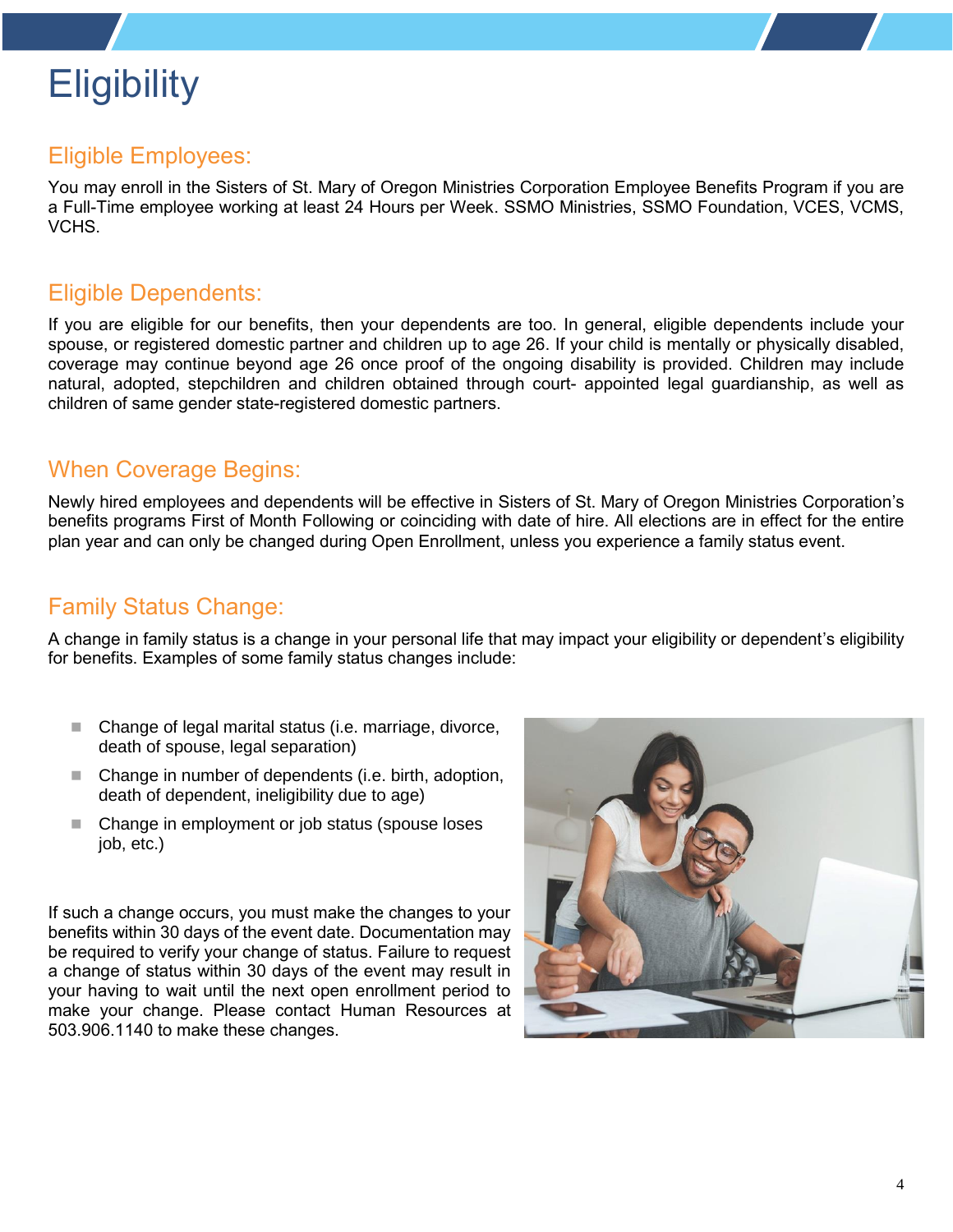# <span id="page-4-0"></span>Medical Insurance

|                                                           | Regence Blue Cross Blue Shield of Oregon Regence Blue Cross Blue Shield of Oregon<br><b>Base Plan</b><br><b>Buy-Up Plan</b> |                                                                     |  |
|-----------------------------------------------------------|-----------------------------------------------------------------------------------------------------------------------------|---------------------------------------------------------------------|--|
| <b>Annual Deductible</b>                                  |                                                                                                                             |                                                                     |  |
| <b>Individual</b>                                         | \$400                                                                                                                       | \$250                                                               |  |
| <b>Family</b>                                             | \$1,200                                                                                                                     | \$750                                                               |  |
| <b>Coinsurance</b>                                        | 80% / 60% / 60%                                                                                                             | 80% / 60% / 60%                                                     |  |
| <b>Maximum Out-of-Pocket</b>                              |                                                                                                                             |                                                                     |  |
| <b>Individual</b>                                         | \$2,500                                                                                                                     | \$1,500                                                             |  |
| <b>Family</b>                                             | \$7,500                                                                                                                     | \$4,500                                                             |  |
| <b>Physician Office Visit</b>                             |                                                                                                                             |                                                                     |  |
| <b>Primary Care</b>                                       | \$20 copay                                                                                                                  | \$15 copay                                                          |  |
| <b>Specialty Care</b>                                     | \$30 copay                                                                                                                  | \$15 copay                                                          |  |
| <b>Preventive Care</b>                                    |                                                                                                                             |                                                                     |  |
| <b>Adult Periodic Exams</b>                               | 100% Covered in Full                                                                                                        | 100% Covered in Full                                                |  |
| <b>Well-Child Care</b>                                    | 100% Covered in Full<br>100% Covered in Full                                                                                |                                                                     |  |
| <b>Diagnostic Services</b>                                |                                                                                                                             |                                                                     |  |
| <b>X-ray and Lab Tests</b>                                | 80% Deductible Waived                                                                                                       | 80% Deductible Waived                                               |  |
| <b>Complex Radiology</b>                                  | 80% Deductible Waived                                                                                                       | 80% Deductible Waived                                               |  |
| <b>Urgent Care Facility</b>                               | \$20 copay                                                                                                                  | \$15 copay                                                          |  |
| <b>Emergency Room Facility</b><br>Charges*                | \$250 copay, then 80% Deductible Waived                                                                                     | \$150 copay, then 80% Deductible Waived                             |  |
| <b>Inpatient Facility Charges</b>                         | 80%                                                                                                                         | 80%                                                                 |  |
| <b>Outpatient Facility and</b><br><b>Surgical Charges</b> | 80% *90% at Ambulatory Surgery Center                                                                                       | 80% *90% at Ambulatory Surgery Center                               |  |
| <b>Mental Health</b>                                      |                                                                                                                             |                                                                     |  |
| <b>Inpatient</b>                                          | 80%                                                                                                                         | 80%                                                                 |  |
| <b>Outpatient</b>                                         | \$20 copay                                                                                                                  | \$15 copay                                                          |  |
| <b>Substance Abuse</b>                                    |                                                                                                                             |                                                                     |  |
| Inpatient                                                 | 80%                                                                                                                         | 80%                                                                 |  |
| <b>Outpatient</b>                                         | \$20 copay                                                                                                                  | \$15 copay                                                          |  |
| <b>Other Services</b>                                     |                                                                                                                             |                                                                     |  |
| <b>Chiropractic</b>                                       | 80% Deductible Waived. Limited to 16 Visits.<br>Coinsurance does not apply to out of pocket<br>maximum.                     | 80% Deductible Waived. *Limited to 16 Visits,<br>Networks Combined* |  |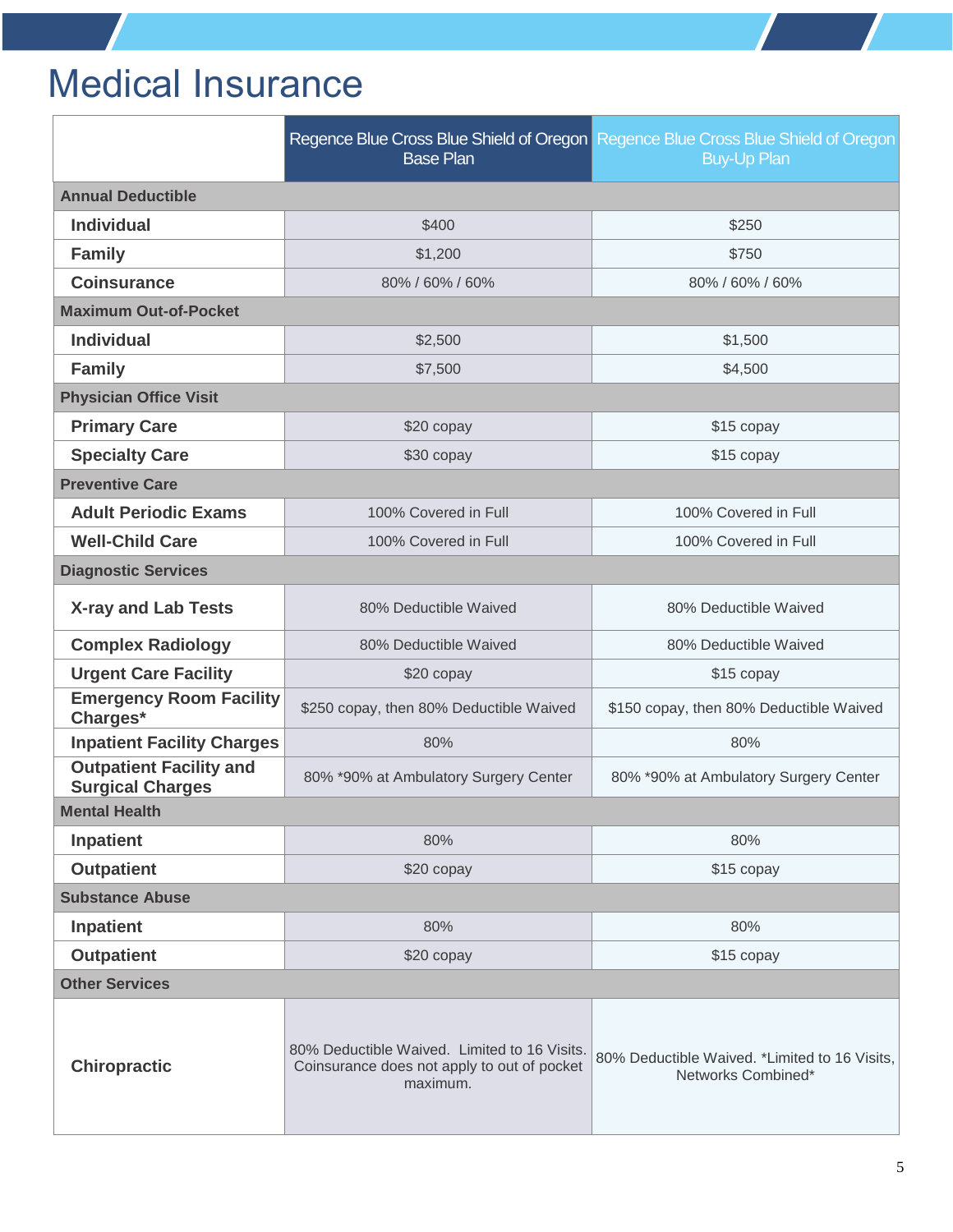|                                            | <b>Base Plan</b> | Regence Blue Cross Blue Shield of Oregon Regence Blue Cross Blue Shield of Oregon<br><b>Buy-Up Plan</b> |  |
|--------------------------------------------|------------------|---------------------------------------------------------------------------------------------------------|--|
| <b>Retail Pharmacy (30 Day Supply)</b>     |                  |                                                                                                         |  |
| <b>Generic (Tier 1)</b>                    | \$15 copay       | \$15 copay                                                                                              |  |
| <b>Preferred (Tier 2)</b>                  | \$30 copay       | \$30 copay                                                                                              |  |
| <b>Non-Preferred (Tier 3)</b>              | \$50 copay       | \$50 copay                                                                                              |  |
| <b>Mail Order Pharmacy (90 Day Supply)</b> |                  |                                                                                                         |  |
| <b>Generic (Tier 1)</b>                    | \$45 copay       | \$45 copay                                                                                              |  |
| <b>Preferred (Tier 2)</b>                  | \$90 copay       | \$90 copay                                                                                              |  |
| <b>Non-Preferred (Tier 3)</b>              | \$150 copay      | \$150 copay                                                                                             |  |

| <b>Employee Contributions (Per Month)</b>                        |          |  |
|------------------------------------------------------------------|----------|--|
| <b>Regence Base</b>                                              |          |  |
| <b>Employee</b>                                                  | \$103.85 |  |
| <b>Employee &amp; Spouse</b>                                     | \$468.99 |  |
| <b>Employee &amp; Child(ren)</b>                                 | \$393.44 |  |
| <b>Employee &amp; Spouse &amp;</b><br><b>Child(ren) (Family)</b> | \$776.36 |  |

| <b>Employee Contributions (Per Month)</b>                        |          |  |
|------------------------------------------------------------------|----------|--|
| <b>Regence Buy-Up</b>                                            |          |  |
| <b>Employee</b>                                                  | \$146.77 |  |
| <b>Employee &amp; Spouse</b>                                     | \$555.06 |  |
| <b>Employee &amp; Child(ren)</b>                                 | \$470.51 |  |
| <b>Employee &amp; Spouse &amp;</b><br><b>Child(ren) (Family)</b> | \$898.69 |  |

#### Medical Benefits

The charts above are a brief outline of what is offered. Sisters of St. Mary of Oregon Ministries Corporation pays a flat dollar amount towards the medical premiums to significantly discount the employee contributions. Please refer to the summary plan description for complete plan details.

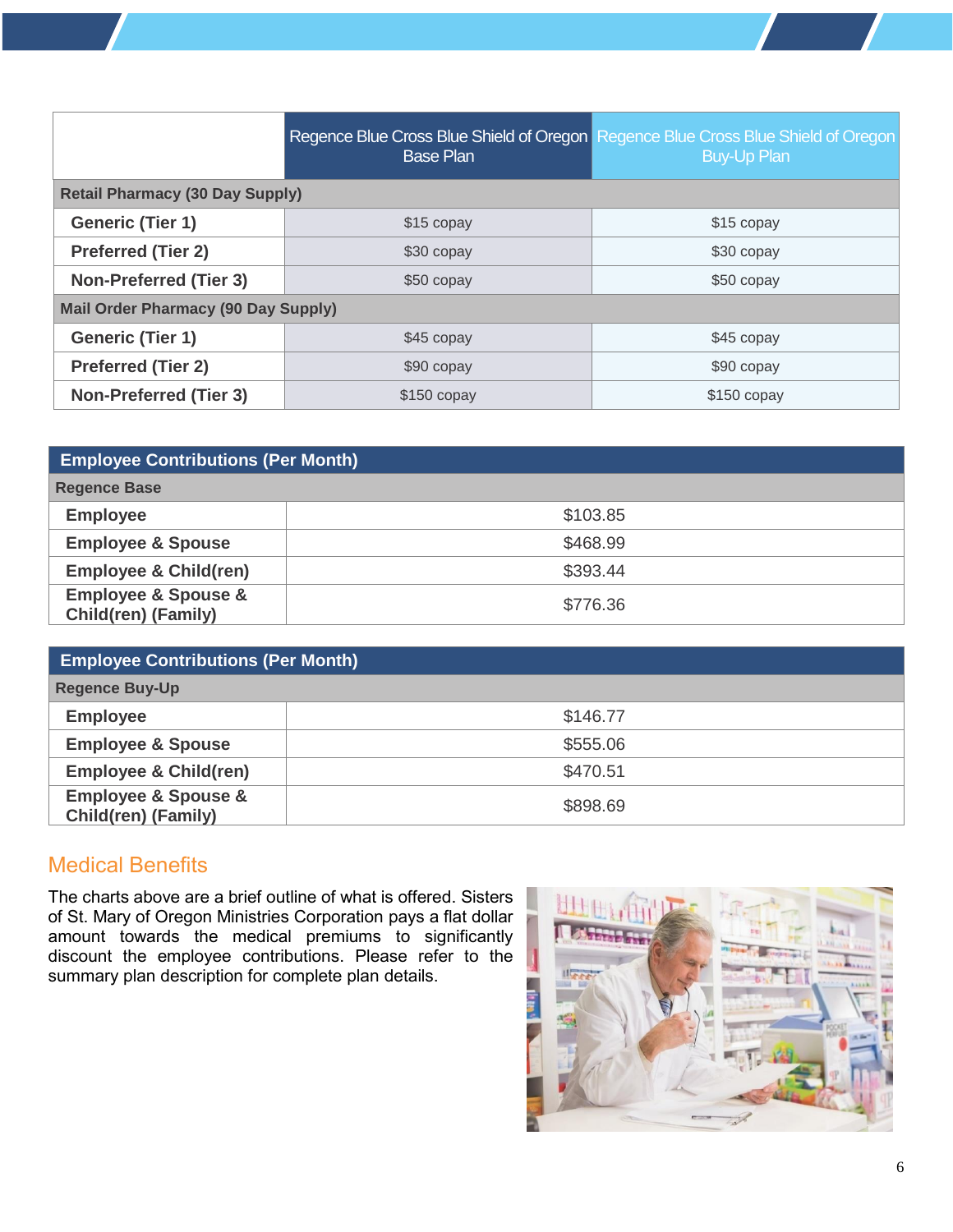### <span id="page-6-0"></span>Dental Insurance

|                                             | <b>Willamette Dental Insurance, Inc.</b><br><b>Dental DHMO</b> | <b>Standard Insurance Company</b><br><b>Dental</b> |                                   |
|---------------------------------------------|----------------------------------------------------------------|----------------------------------------------------|-----------------------------------|
|                                             | <b>Schedule of Benefits</b>                                    | <b>In-Network Benefits</b>                         | <b>Out-of-Network Benefits</b>    |
| <b>Annual Deductible</b>                    |                                                                |                                                    |                                   |
| <b>Individual</b>                           | \$0                                                            | \$50                                               | Shared with In-<br><b>Network</b> |
| <b>Family</b>                               | \$0<br>\$150                                                   |                                                    | Shared with In-<br><b>Network</b> |
| <b>Waived for Preventive Care</b>           | N/A<br>Yes                                                     |                                                    | Yes                               |
| <b>Office Visit</b><br>(General/Specialist) | \$10/\$30 copay                                                |                                                    | N/A                               |
| <b>Annual Maximum</b>                       |                                                                |                                                    |                                   |
| <b>Per Person/Family</b>                    | N/A                                                            | \$1,750                                            | \$1,250                           |
| <b>Max Builder*</b>                         | N/A                                                            | Included + PPO Bonus                               | Included                          |
| <b>Preventive</b>                           | 100%                                                           | 100%                                               | 100%                              |
| <b>Basic (Year 1, 2, 3)</b>                 | Scheduled                                                      | 80%/90%/100%                                       | 80%/90%/100%                      |
| <b>Major</b>                                | Scheduled                                                      | 50%                                                | 50%                               |
| <b>Orthodontia</b>                          |                                                                |                                                    |                                   |
| <b>Benefit Percentage</b>                   | \$2,500 copay                                                  | 50%                                                | 50%                               |
| Adult/Child(ren)                            | Adult/Children                                                 | Children Only                                      | Children Only                     |
| <b>Lifetime Maximum</b>                     | N/A                                                            | \$1,500                                            | Shared with In-<br><b>Network</b> |
| <b>Benefit Waiting Periods</b>              | N/A                                                            | Refer to Contract / 12<br>months                   | Refer to Contract / 12<br>months  |

\*The Standard Plan participants may be eligible to roll over a portion of their annual max benefit. An additional bonus may apply for utilizing in-network providers. See plan document for details.

| <b>Employee Contributions (Per Month)</b>                        |         |  |
|------------------------------------------------------------------|---------|--|
| <b>Willamette Dental DHMO</b>                                    |         |  |
| <b>Employee</b>                                                  | \$5.70  |  |
| <b>Employee &amp; Spouse</b>                                     | \$28.91 |  |
| <b>Employee &amp; Child(ren)</b>                                 | \$36.26 |  |
| <b>Employee &amp; Spouse &amp;</b><br><b>Child(ren) (Family)</b> | \$59.50 |  |

| <b>Employee Contributions (Per Month)</b>                        |         |  |
|------------------------------------------------------------------|---------|--|
| <b>The Standard Dental PPO</b>                                   |         |  |
| <b>Employee</b>                                                  | \$5.00  |  |
| <b>Employee &amp; Spouse</b>                                     | \$25.34 |  |
| <b>Employee &amp; Child(ren)</b>                                 | \$31.79 |  |
| <b>Employee &amp; Spouse &amp;</b><br><b>Child(ren) (Family)</b> | \$52.13 |  |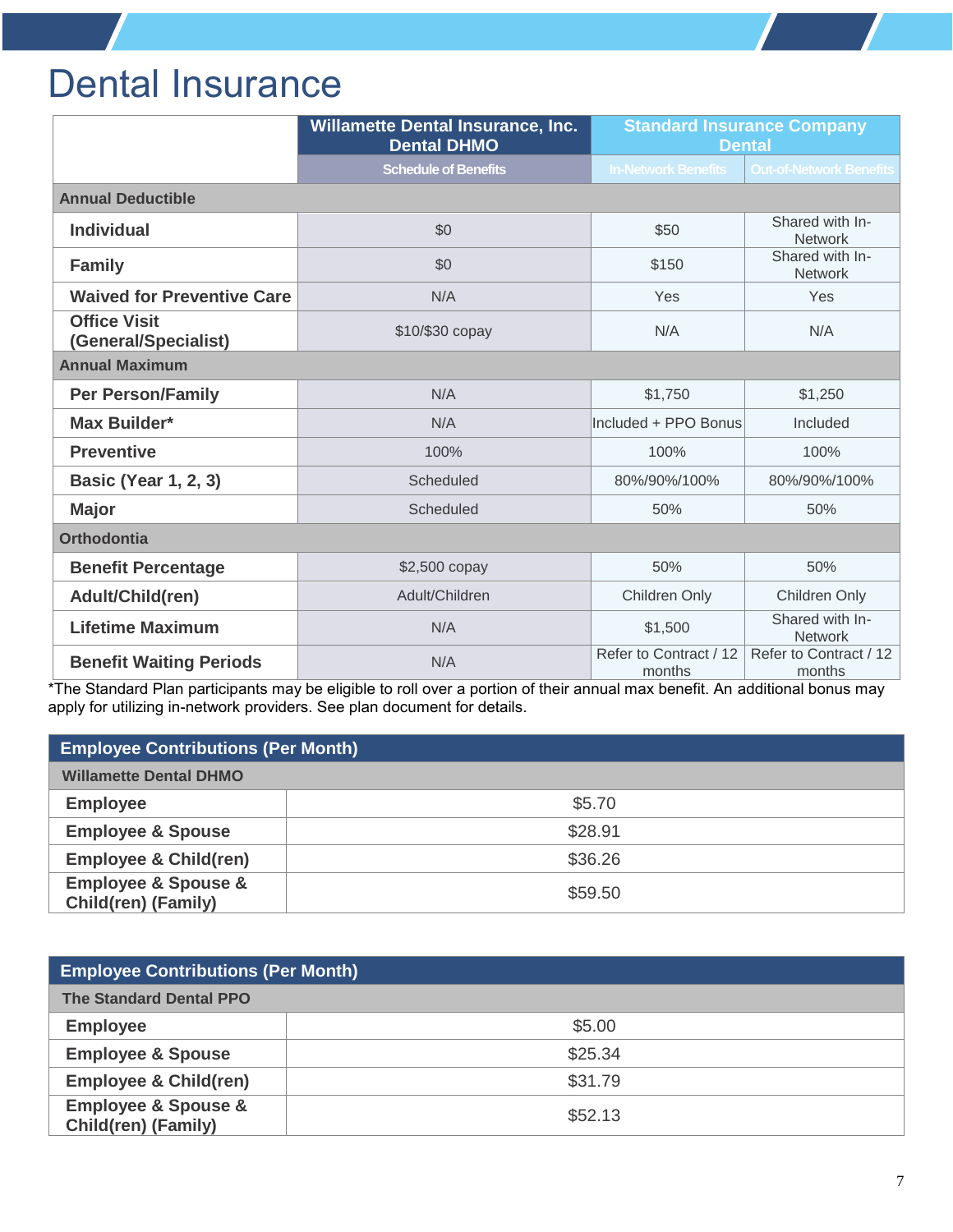## Life and AD&D Insurance

Sisters of St. Mary of Oregon Ministries Corporation provides Basic Life and AD&D benefits to eligible employees. The Life insurance benefit will be paid to your designated beneficiary in the event of death while covered under

the plan. The AD&D benefit will be paid in the event of a loss of life or limb by accident while covered under the plan.

| <b>Prudential Insurance Company</b><br><b>Life and AD&amp;D</b> |          |  |
|-----------------------------------------------------------------|----------|--|
| <b>Employee</b>                                                 |          |  |
| <b>Benefit</b><br><b>Maximum</b>                                | \$10,000 |  |
| <b>Guaranteed</b><br><b>Issue</b>                               | \$10,000 |  |

The above benefits will begin to decrease at age 65.

# Voluntary Life Insurance

You may purchase additional Life insurance with Prudential Insurance Company. Your contributions will depend on your age and the amount of coverage you elect. You may elect Life Insurance in any \$10,000 increment, subject to maximum of 5 times annual earnings, but no more than \$300,000. Your election, however, could be subject to medical questions and evidence of insurability. You may also purchase Life Insurance for your spouse and children – see plan document for details.

### Guarantee Issue

All employees have a one-time opportunity to enroll up to \$150,000 without providing health information. These are

referred to as "Guarantee Issue" limits. However, if you do not enroll when initially eligible, you will be required to provide evidence of "good health" for any amount elected. If you choose to enroll in less than the Guaranteed Issue amount, you may increase your election by up to \$20,000 in subsequent open enrollments up to the Guaranteed Issue amount without completing evidence of insurability. Please contact your Human Resource Department for enrollment materials.

### Short-Term Disability Insurance

Sisters of St. Mary of Oregon Ministries Corporation provide a short-term disability plan through Prudential Insurance Company. This benefit covers 60% of your weekly base salary up to \$500/week. The benefit begins after 7 days of injury or illness and lasts up to 13 weeks (includes the 7 days of injury or illness). This plan also provides a post partem benefit, for more details please contact HR. Please see the summary plan description for complete plan details.

### Long-Term Disability Insurance

<span id="page-7-0"></span>Sisters of St. Mary of Oregon Ministries Corporation provides long-term income protection through Prudential Insurance Company in the event you become unable to work due to a non-work-related illness or injury. This benefit covers 60% of your monthly base salary up to \$6,000. Benefit payments begin after 90 days of disability. Benefits continue until Social Security Normal Retirement Age with ADEA. Please see the summary plan description for complete plan details.



Important Reminder!

Be sure to assign a beneficiary or living trust to ensure your assets are distributed according to your wishes.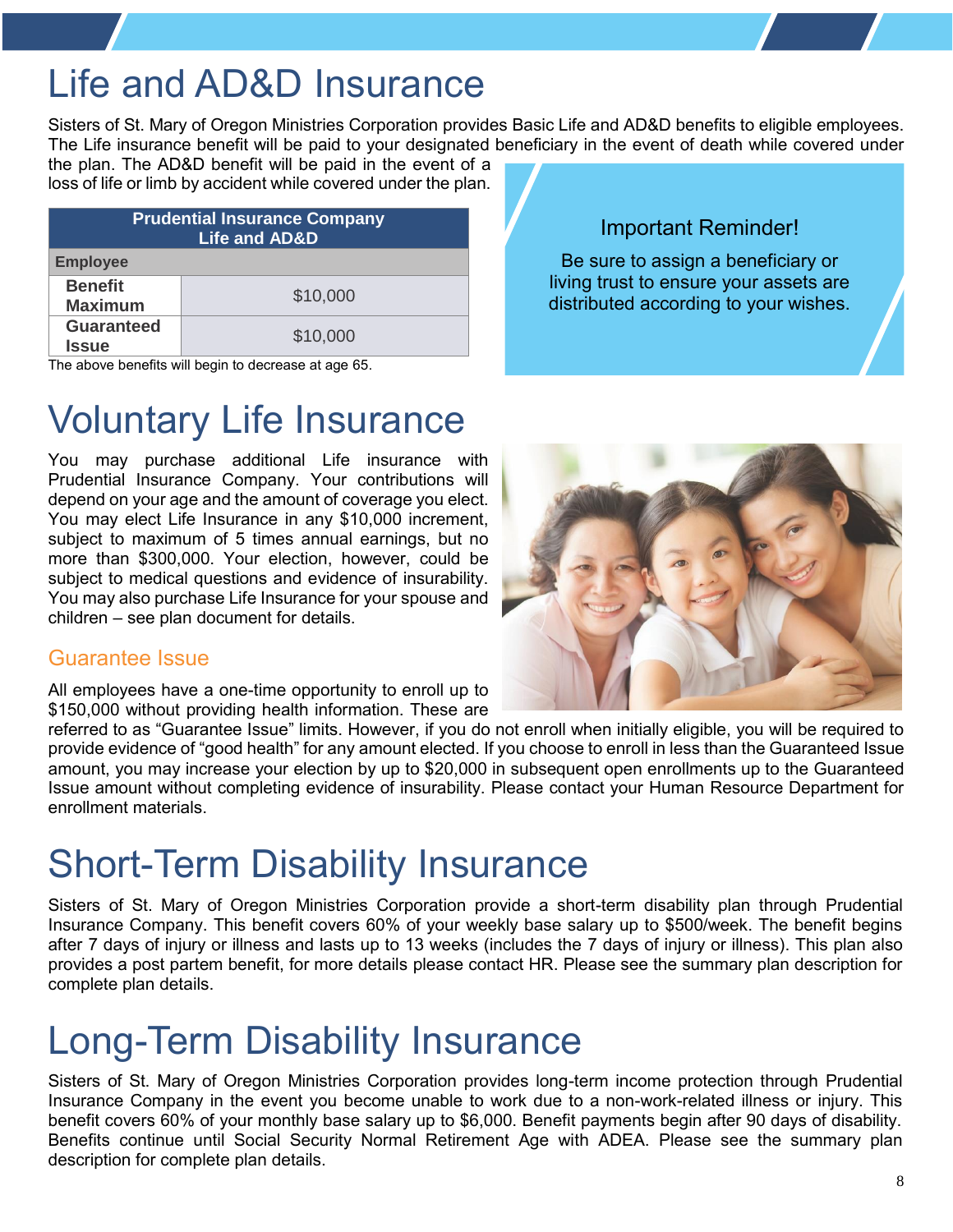# Flexible Spending Accounts

The Flexible Spending Account (FSA) plan with WEX, Inc. allows you to set aside pre-tax dollars to cover qualified expenses you would normally pay out of your pocket with post-tax dollars. The plan is comprised of a health care spending account and a dependent care account. You pay no federal or state income taxes on the money you place in an FSA.

#### How an FSA works:

- Choose a specific amount of money to contribute each pay period, pre-tax, to one or both accounts during the year.
- The amount is automatically deducted from your pay at the same level each pay period.
- As you incur eligible expenses, you may use your flexible spending debit card to pay at the point of service OR submit the appropriate paperwork to be reimbursed by the plan.

#### Important rules to keep in mind:

- The IRS has a strict "use it or lose it" rule. You will lose any funds that exceed the \$570 rollover amount if they are not used by the end of the plan year.
- Once you enroll in the FSA, you cannot change your contribution amount during the year unless you experience a qualifying life event.
- You cannot transfer funds from one FSA to another.

Please plan your FSA contributions carefully, as any funds greater than the \$570 rollover amount that are not used by the end of the year will be forfeited. Re-enrollment is required each year.

<span id="page-8-0"></span>

| <b>MAXIMUM ANNUAL ELECTION</b> |         |  |
|--------------------------------|---------|--|
| <b>Health Care FSA</b>         | \$2,850 |  |
| <b>Dependent Care</b>          | \$5,000 |  |

# Employee Assistance Plan

Life does not always go smoothly. All of us experience times when a personal problem or crisis affects the way we function at work or home. Your Employee Assistance Program (EAP) is a problem-solving resource available to you and your household members. A professional counselor will assist you in assessing your situation, finding options, making choices or locating further help.

It's free...Your employer covers the cost of initial assessment, additional problem-solving sessions and referral services. If there is a need for further counseling or treatment, your counselor will help you explore various options.

It's confidential...Your EAP has been set up with Canopy (previously Cascade Centers, Inc.) an outside counseling resource to assure confidentiality. No one at work will know you have chosen to seek help unless you choose to tell them. Nothing concerning your use of EAP will appear in your personnel file.

<span id="page-8-1"></span>Canopy is only a phone call away at 800-433-2320 or via e-mail at [info@canopywell.com](mailto:info@canopywell.com)